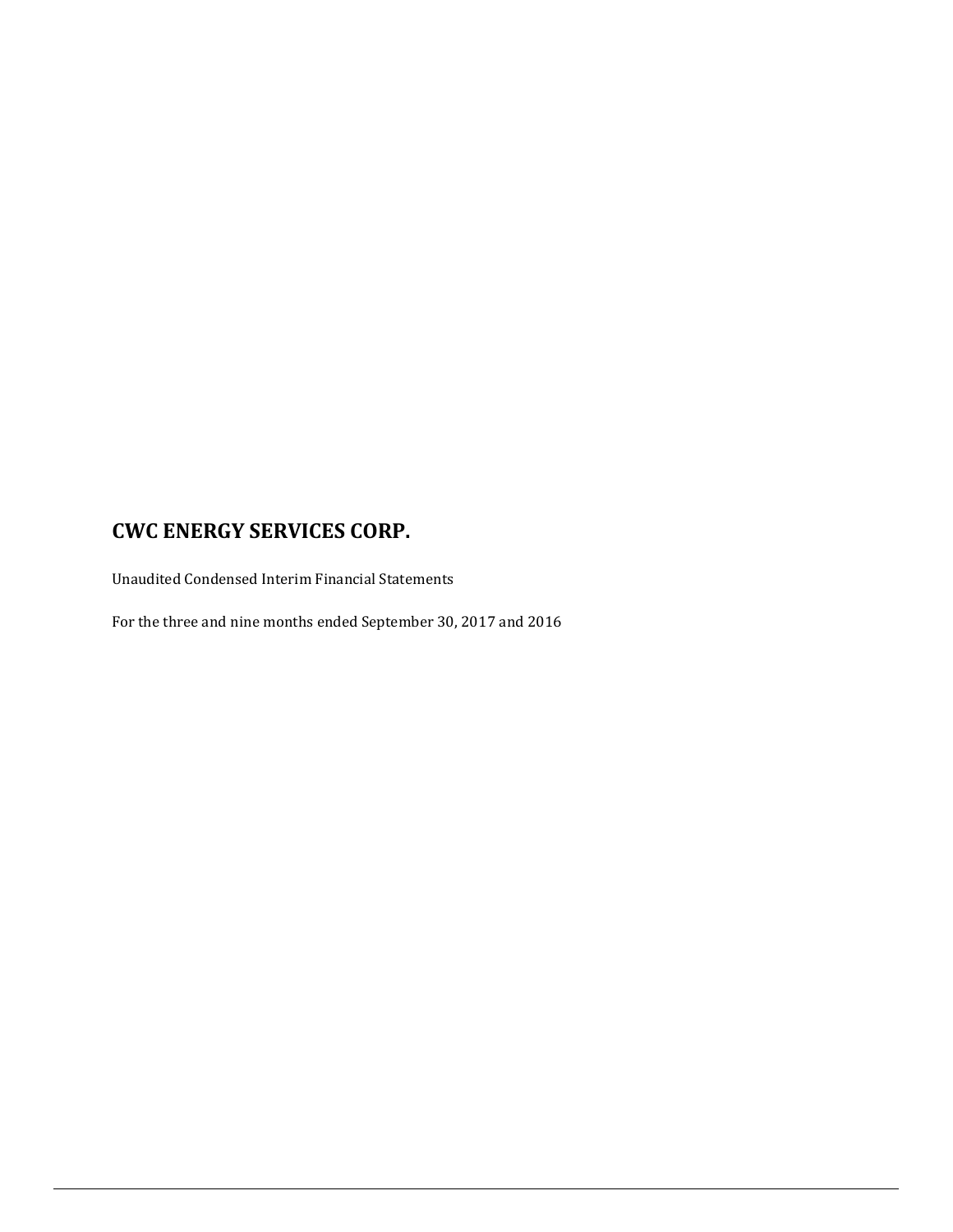## **CWC ENERGY SERVICES CORP. STATEMENTS OF FINANCIAL POSITION**

(unaudited)

|                                          |                  | September 30, | December 31, |             |  |
|------------------------------------------|------------------|---------------|--------------|-------------|--|
| Stated in thousands of Canadian dollars  | Note             | 2017          |              | 2016        |  |
| <b>ASSETS</b>                            |                  |               |              |             |  |
| Current<br>Cash                          |                  | \$<br>179     | \$           |             |  |
| Accounts receivable                      |                  | 19,982        |              | 2<br>15,335 |  |
| Inventory                                |                  | 2,214         |              | 2,191       |  |
| Prepaid expenses and deposits            |                  | 686           |              | 1,164       |  |
|                                          |                  | 23,061        |              | 18,692      |  |
| Property and equipment                   | 5                | 184,799       |              | 191,334     |  |
| Intangibles                              |                  | 495           |              | 724         |  |
|                                          |                  | \$<br>208,355 | \$           | 210,750     |  |
| <b>LIABILITIES</b><br>Current            |                  |               |              |             |  |
| Accounts payable and accrued liabilities |                  | \$<br>8,494   | \$           | 7,359       |  |
| Current portion of long-term debt        | 6                | 179           |              | 176         |  |
|                                          |                  | 8,673         |              | 7,535       |  |
| Deferred tax liability                   |                  | 13,624        |              | 14,767      |  |
| Long-term debt                           | 6                | 34,225        |              | 32,966      |  |
|                                          |                  | 56,522        |              | 55,268      |  |
| <b>SHAREHOLDERS' EQUITY</b>              |                  |               |              |             |  |
| Share capital                            | $\boldsymbol{7}$ | 240,713       |              | 242,306     |  |
| Contributed surplus                      |                  | 8,474         |              | 6,847       |  |
| Deficit                                  |                  | (97, 354)     |              | (93, 671)   |  |
|                                          |                  | 151,833       |              | 155,482     |  |
|                                          |                  | \$<br>208,355 | \$           | 210,750     |  |

Subsequent events (note 11)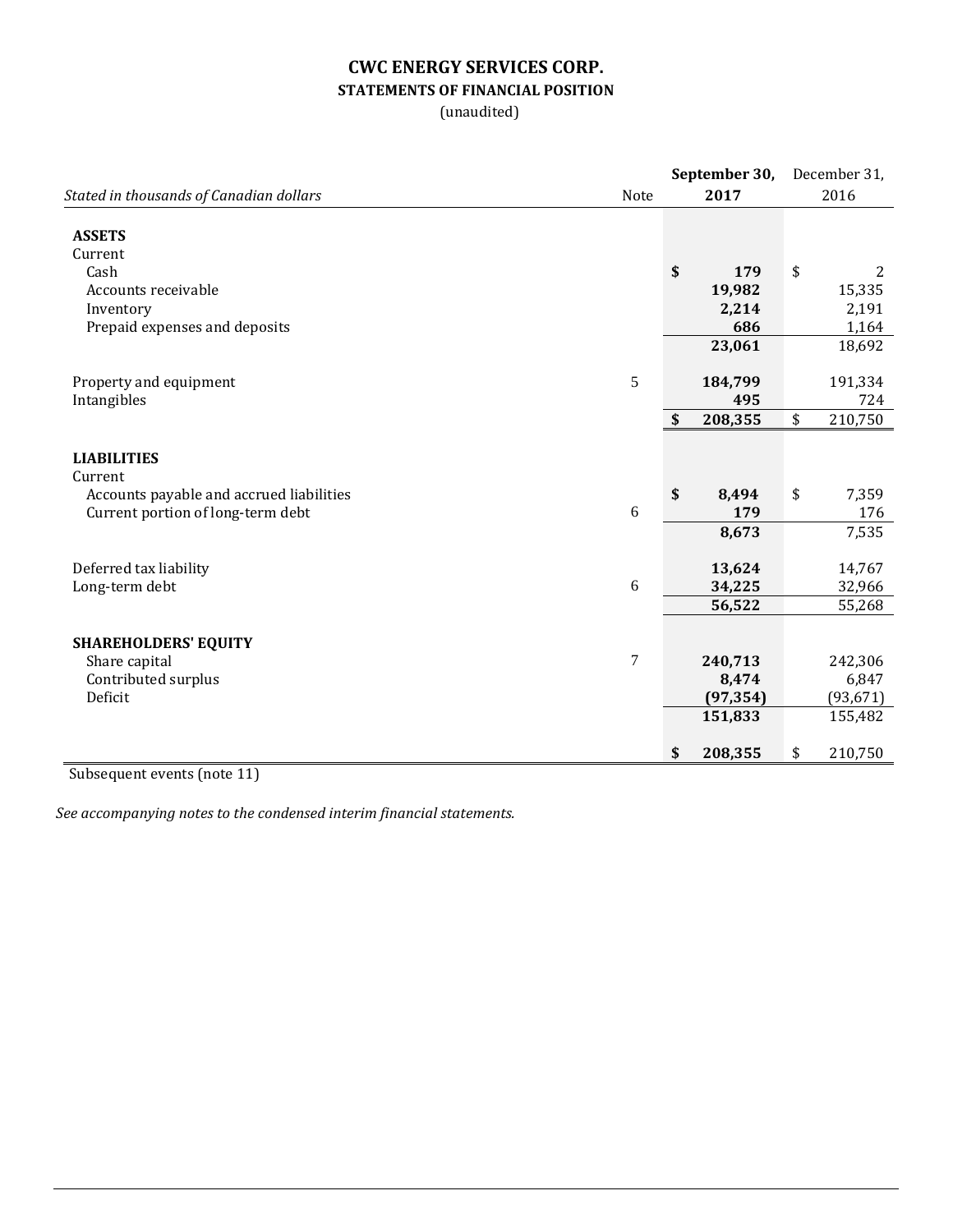# **STATEMENTS OF COMPREHENSIVE LOSS**

### For the three and nine months ended September 30, 2017 and 2016

(unaudited)

|                                                                     |      | Three months ended<br>September 30 |        |    |         |    | Nine months ended<br>September 30 |    |          |  |
|---------------------------------------------------------------------|------|------------------------------------|--------|----|---------|----|-----------------------------------|----|----------|--|
| Stated in thousands of Canadian dollars except per<br>share amounts | Note |                                    | 2017   |    | 2016    |    | 2017                              |    | 2016     |  |
| Revenue                                                             |      | \$                                 | 27,173 | \$ | 18,506  | \$ | 74,795                            | \$ | 52,130   |  |
| <b>Expenses</b>                                                     | 10   |                                    |        |    |         |    |                                   |    |          |  |
| Direct operating expenses                                           |      |                                    | 19,959 |    | 13,959  |    | 55,741                            |    | 37,961   |  |
| Selling and administrative expenses                                 |      |                                    | 3,159  |    | 2,806   |    | 9,621                             |    | 8,872    |  |
| Stock based compensation                                            | 7    |                                    | 165    |    | 132     |    | 591                               |    | 351      |  |
| Finance costs                                                       |      |                                    | 333    |    | 596     |    | 1,448                             |    | 2,013    |  |
| Depreciation and amortization                                       |      |                                    | 4,512  |    | 3,705   |    | 12,292                            |    | 10,515   |  |
| (Gain) loss on disposal of equipment                                |      |                                    | (114)  |    | 49      |    | (72)                              |    | 163      |  |
|                                                                     |      |                                    | 28,014 |    | 21,247  |    | 79,621                            |    | 59,875   |  |
| Net loss before income taxes                                        |      |                                    | (841)  |    | (2,741) |    | (4,826)                           |    | (7, 745) |  |
| Deferred income tax recovery                                        |      |                                    | (203)  |    | (699)   |    | (1, 143)                          |    | (1,994)  |  |
|                                                                     |      | \$                                 | (638)  | \$ |         | \$ |                                   | \$ |          |  |
| Net loss and comprehensive loss                                     |      |                                    |        |    | (2,042) |    | (3,683)                           |    | (5, 751) |  |
|                                                                     |      |                                    |        |    |         |    |                                   |    |          |  |
| Loss per share                                                      |      |                                    |        |    |         |    |                                   |    |          |  |
| Basic and diluted                                                   | 7    | \$                                 | ٠      | \$ | (0.01)  | \$ | (0.01)                            | \$ | (0.02)   |  |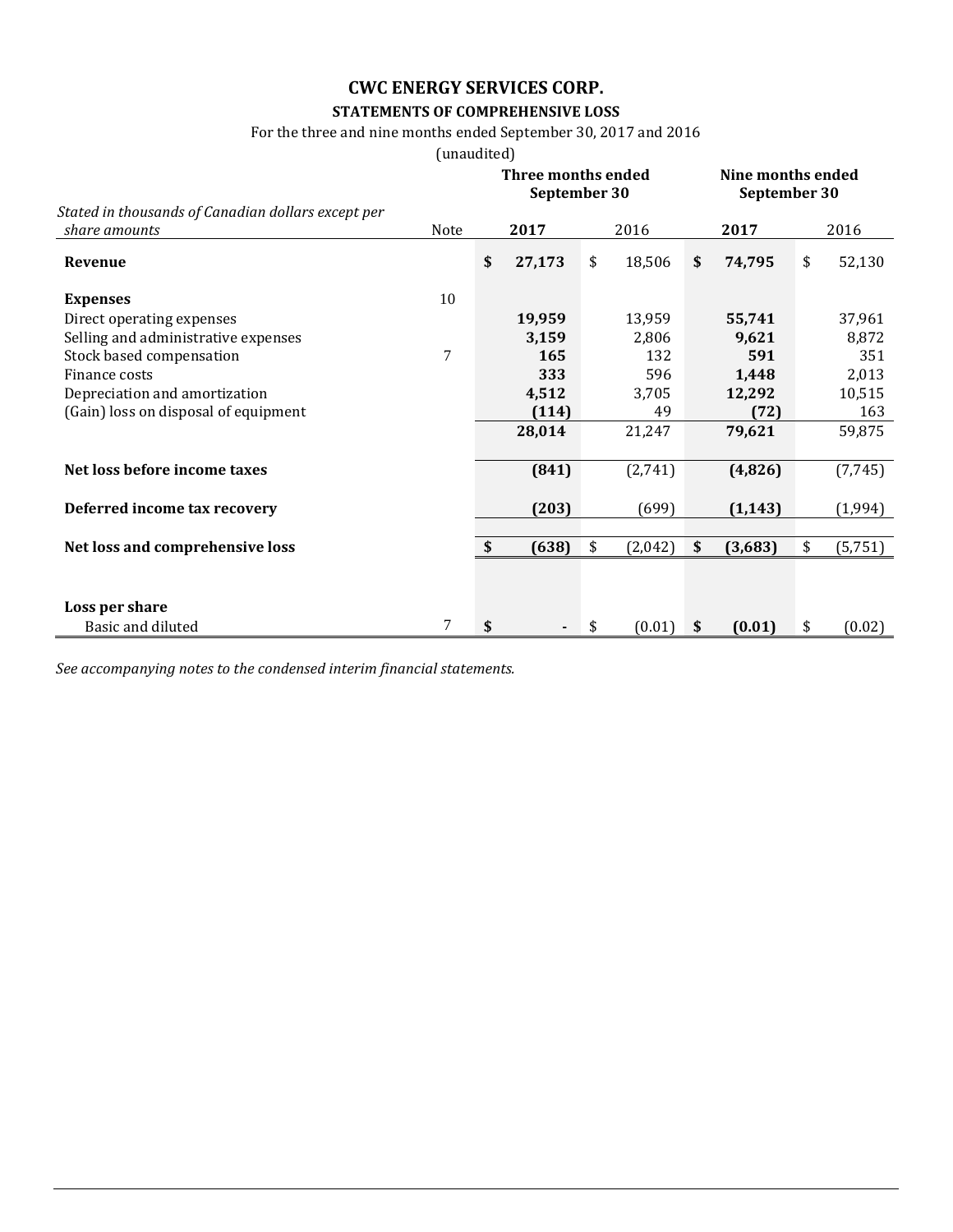# **CWC ENERGY SERVICES CORP. STATEMENTS OF CHANGES IN EQUITY**

For the three and nine months ended September 30, 2017 and 2016

(unaudited)

| Stated in thousands of Canadian dollars    |      | Number of     |    | <b>Share</b> |    | Contributed    |                |              | <b>Total</b>  |
|--------------------------------------------|------|---------------|----|--------------|----|----------------|----------------|--------------|---------------|
| except share amounts                       | Note | <b>Shares</b> |    | Capital      |    | <b>Surplus</b> | <b>Deficit</b> |              | <b>Equity</b> |
|                                            |      |               |    |              |    |                |                |              |               |
| <b>Balance January 1, 2016</b>             |      | 292,628,007   | \$ | 227,149      | \$ | 6,516          | \$             | (86, 203)    | \$147,462     |
| Net loss and comprehensive loss            |      |               |    |              |    |                |                | (5,751)      | (5,751)       |
| Stock based compensation expense           | 7    |               |    |              |    | 351            |                |              | 351           |
| Settlement of restricted share units       |      | 145,000       |    | 111          |    | (111)          |                |              |               |
| Issued common shares on exercise of        |      |               |    |              |    |                |                |              |               |
| rights offering (net of share issue costs) |      | 97,546,002    |    | 14,543       |    |                |                |              | 14,543        |
| <b>Balance - September 30, 2016</b>        |      | 390,319,009   | \$ | 241,803      | \$ | 6,756          | \$             | (91, 954)    | \$156,605     |
|                                            |      |               |    |              |    |                |                |              |               |
| <b>Balance January 1, 2017</b>             |      | 391,920,676   |    | \$242,306    | \$ | 6,847          |                | \$(93,671)   | \$155,482     |
| Net loss and comprehensive net loss        |      |               |    |              |    |                |                | (3,683)      | (3,683)       |
| Stock based compensation expense           | 7    |               |    |              |    | 591            |                |              | 591           |
| Exercise of stock options                  | 7    | 883,333       |    | 177          |    | (62)           |                |              | 115           |
| Settlement of restricted share units       |      | 600,833       |    | 138          |    | (138)          |                |              |               |
| Cancellation of common shares purchased    |      |               |    |              |    |                |                |              |               |
| under normal course issuer bid             |      | (3,088,500)   |    | (1.908)      |    | 1,236          |                |              | (672)         |
| Balance - September 30, 2017               |      | 390,316,342   |    | \$240,713    | \$ | 8,474          |                | \$ (97, 354) | \$151,833     |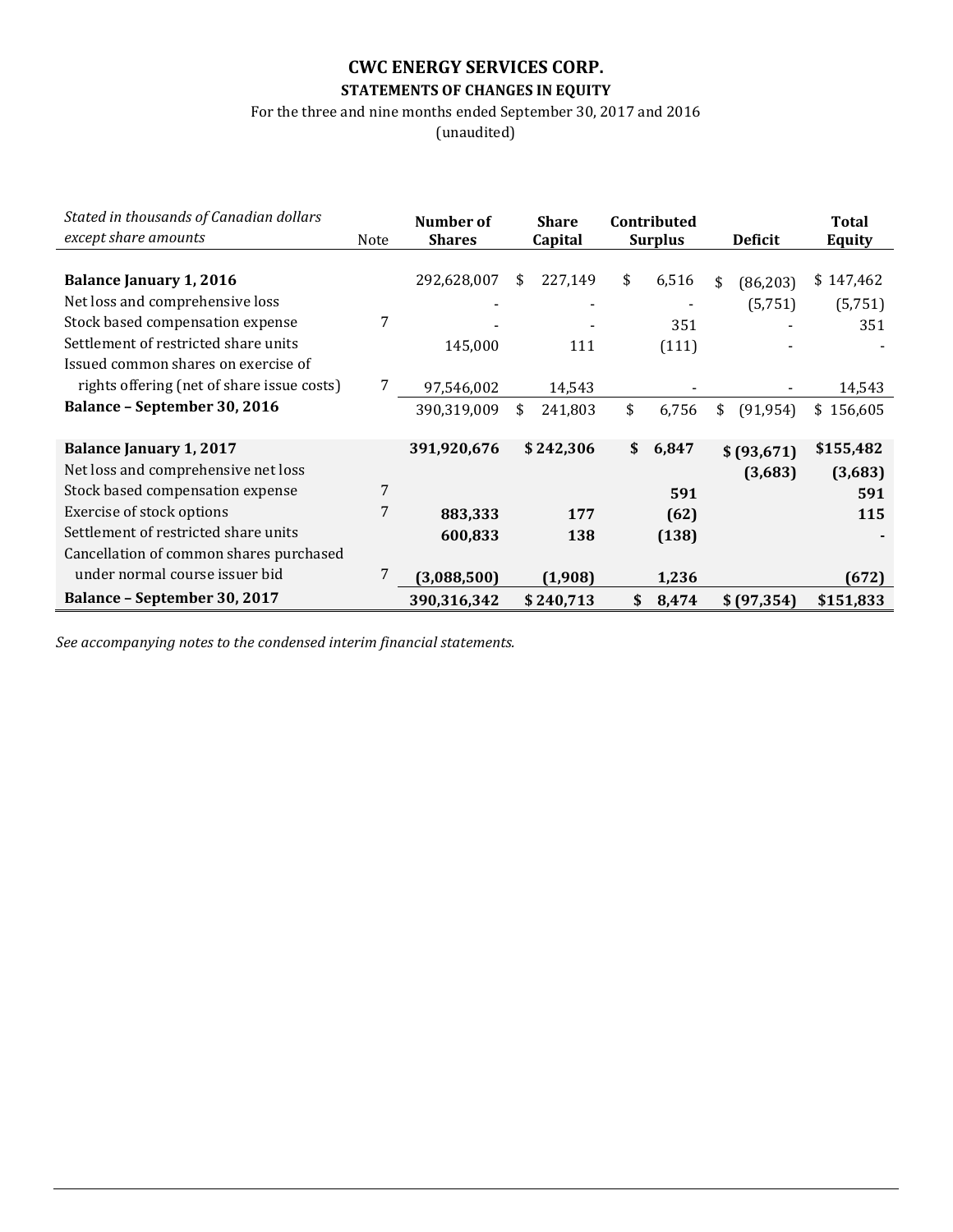### **STATEMENTS OF CASH FLOWS**

# For the three and nine months ended September 30, 2017 and 2016

(unaudited)

|                                                            |      | <b>Three months ended</b><br>September 30 |                 |                      | Nine months ended | September 30         |
|------------------------------------------------------------|------|-------------------------------------------|-----------------|----------------------|-------------------|----------------------|
| Stated in thousands of Canadian dollars                    | Note |                                           | 2017            | 2016                 | 2017              | 2016                 |
| <b>Operating activities:</b>                               |      |                                           |                 |                      |                   |                      |
| Net loss and comprehensive loss                            |      | \$                                        | (638)           | \$<br>(2,042)        | (3,683)<br>\$     | \$<br>(5,751)        |
| Adjustments for:                                           |      |                                           |                 |                      |                   |                      |
| Stock based compensation expense                           | 7    |                                           | 165             | 132                  | 591               | 351                  |
| Finance costs                                              | 6    |                                           | 333             | 596                  | 1,448             | 2,013                |
| Depreciation and amortization                              |      |                                           | 4,512           | 3,705                | 12,292            | 10,515               |
| (Gain) loss on disposal of equipment                       |      |                                           | (114)           | 49                   | (72)              | 163                  |
| Deferred income tax recovery                               |      |                                           | (203)           | (699)                | (1, 143)          | (1,994)              |
| Funds from operations                                      |      |                                           | 4,055           | 1,741                | 9,433             | 5,297                |
| Changes in non-cash working capital balances               | 8    |                                           | (6, 595)        | (2,680)              | (3,057)           | 1,113                |
| Operating cash flow                                        |      |                                           | (2, 540)        | (939)                | 6,376             | 6,410                |
|                                                            |      |                                           |                 |                      |                   |                      |
| <b>Investing activities:</b>                               |      |                                           |                 |                      |                   |                      |
| Purchase of equipment<br>Proceeds on disposal of equipment |      |                                           | (2, 436)<br>144 | (263)<br>19          | (5, 392)<br>170   | (825)<br>225         |
|                                                            |      |                                           |                 |                      |                   |                      |
| Investing cash flow                                        |      |                                           | (2, 292)        | (244)                | (5, 222)          | (600)                |
| <b>Financing activities:</b>                               |      |                                           |                 |                      |                   |                      |
| Increase (repayment) of long-term debt                     |      |                                           | 5,603           | 1,771                | 1,193             | (18,098)             |
| Interest paid                                              |      |                                           | (280)           | (523)                | (1, 248)          | (1,773)              |
| Finance costs paid                                         |      |                                           | (199)           | (7)                  | (199)             | (276)                |
| Finance lease repayments                                   |      |                                           | (49)            | (58)                 | (166)             | (172)                |
| Common shares issued on exercise of rights offering        |      |                                           |                 |                      |                   | 14,632               |
| Share issue costs                                          |      |                                           |                 |                      |                   | (123)                |
| Common shares issued on exercise of options                | 7    |                                           | 7               |                      | 115               |                      |
| Common shares purchased under NCIB                         | 7    |                                           | (296)           |                      | (672)             |                      |
| Financing cash flow                                        |      |                                           | 4,786           | 1,183                | (977)             | (5,810)              |
|                                                            |      |                                           |                 |                      |                   |                      |
| (Decrease) increase in cash during the period              |      |                                           | (46)            |                      | 177               |                      |
| Cash, beginning of period                                  |      |                                           | 225             | $\overline{c}$       | $\mathbf{2}$      | $\mathbf{2}$         |
| Cash, end of period                                        |      | \$                                        | 179             | $\overline{2}$<br>\$ | \$<br>179         | $\overline{2}$<br>\$ |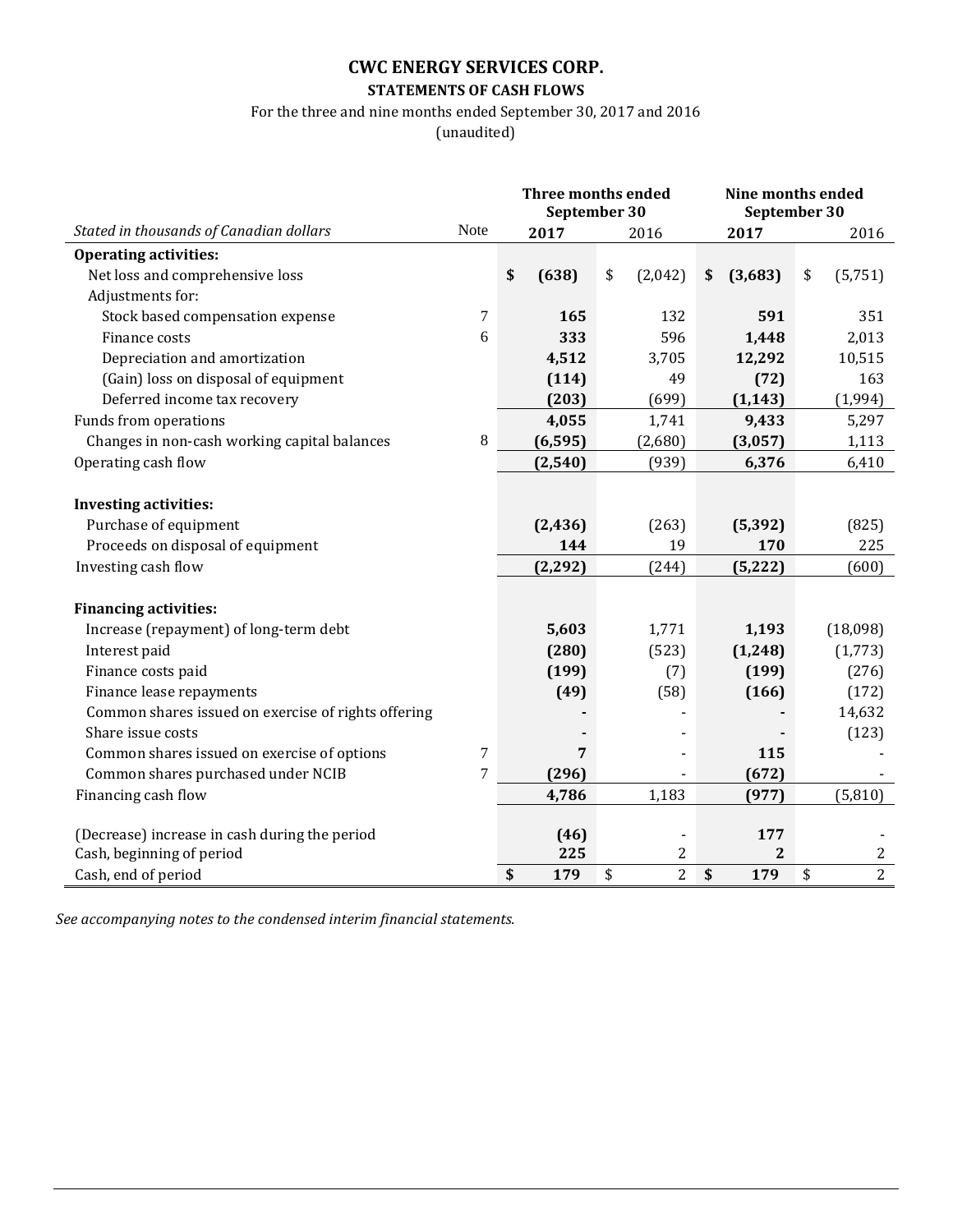NOTES TO THE CONDENSED INTERIM FINANCIAL STATEMENTS For the three and nine months ended September 30, 2017 and 2016 (unaudited) *Stated in thousands of Canadian dollars except share and per share amounts*

#### **1. Reporting entity**

CWC Energy Services Corp. ("CWC" or the "Company") is incorporated under the *Business Corporations Act* (Alberta). The address of the Company's head office is Suite 610, 205 – 5th Avenue SW, Calgary, Alberta, Canada. The Company is an oilfield services company providing drilling and production services to oil and gas exploration and development companies throughout the Western Canadian Sedimentary Basin ("WCSB"). The Company's common stock is listed and traded on the TSX Venture Exchange under the symbol CWC. Additional information regarding CWC's business is available in CWC's most recent Annual Information Form available on SEDAR at [www.sedar.com,](http://www.sedar.com/) on the Company's websit[e www.cwcenergyservices.com,](http://www.cwcenergyservices.com/) or by contacting the Company at the address noted above.

On October 30, 2017 the CWC that it has entered into a definitive agreement to acquire the service and swabbing rig assets and ongoing operations of C&J Production Services-Canada Ltd. ("C&J Canada") from C&J Energy Services, Inc. ("C&J Parent") for total consideration of \$37.5 million in cash (the "Transaction"). The Transaction is expected to close on or about November 6, 2017. See Note 11 – Subsequent Events.

#### **2. Basis of presentation**

(a) Statement of compliance

These condensed interim financial statements have been prepared in accordance with IAS 34 *Interim Financial Reporting* and do not include all the information required for full annual financial statements.

These condensed interim financial statements were approved by the Board of Directors on November 1, 2017.

#### (b) Use of estimates and judgments

The preparation of the condensed interim financial statements requires management to make judgments, estimates and assumptions that affect the application of accounting policies and the reported amounts of assets and liabilities, income and expense. Actual results may differ from these estimates.

In preparing these condensed interim financial statements, the significant judgments made by management in applying the Company's accounting policies and the key sources of estimation uncertainty were the same as those that applied to the financial statements as at and for the year ended December 31, 2016.

#### **3. Significant accounting policies**

The accounting policies applied by the Company in these condensed interim financial statements are the same as those applied by the Company in its financial statements as at and for the year ended December 31, 2016. These unaudited condensed interim financial statements should be read in conjunction with the audited financial statements and notes thereto as at and for the year ended December 31, 2016 as filed on SEDAR.

#### (a) New accounting standards not yet effective

A number of new standards, amendments to standards and interpretations have been issued by the IASB and are not yet effective for the year ending December 31, 2017. The following new standards, amendments to standards and interpretations have not been applied in preparing these financial statements. None of these are expected to have a significant effect on the financial statements, except for:

IFRS 15, Revenue from Contracts with Customers. This standard specifies how and when revenue should be recognized as well as requiring more informative and relevant disclosures. IFRS 15 also requires additional disclosures about the nature, amount, timing and uncertainty of revenue and cash flows arising from customer contracts. IFRS 15 supersedes IAS 18, Revenue, IAS 11, Construction Contracts and a number of revenue-related interpretations. IFRS 15 applies to nearly all contracts with customers: the main exceptions are leases, financial instruments and insurance contracts. IFRS 15 must be applied for periods beginning on or after January 1, 2018 with early application permitted. The Company has developed a transition plan to implement IFRS 15. The Company has completed the assessment phase and has commenced the impact assessment which is anticipate to be completed before December 31, 2017. The Company has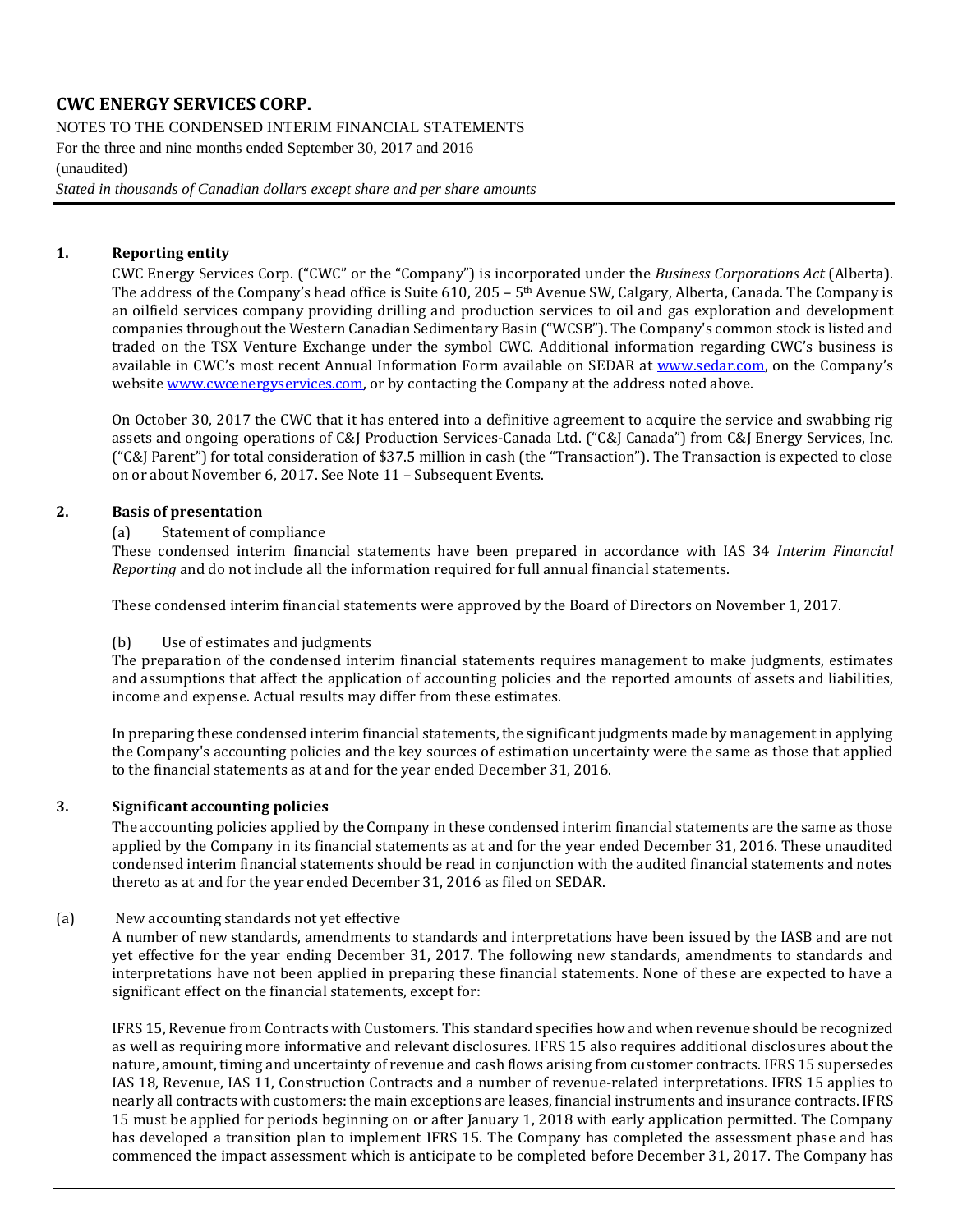NOTES TO THE CONDENSED INTERIM FINANCIAL STATEMENTS

For the three and nine months ended September 30, 2017 and 2016

(unaudited)

*Stated in thousands of Canadian dollars except share and per share amounts*

concluded on a preliminary basis to use the modified retrospective approach on transition date, in which a cumulative catch-up adjustment will be recorded through equity upon initial adoption. Additionally, we continue to monitor international developments of the standard as a component of our impact evaluation.

IFRS 16, Leases. This standard introduces a single lessee accounting model and requires a lessee to recognize assets and liabilities for all leases with a term of more than 12 months, unless the underlying asset is of low value. A lessee is required to recognize a right-of-use asset representing its right to use the underlying asset and a lease liability representing its obligation to make lease payments. The Company intends to adopt IFRS 16 in its financial statements for the annual period beginning on January 1, 2019. The Company is currently in the process of identifying leasing contracts to determine the impact that the adoption of IFRS 16 may have on its financial statements.

### **4. Seasonality of operations**

The Company's operations are located in Western Canada. The ability to move heavy equipment safely and efficiently in Western Canadian oil and natural gas fields is dependent on weather conditions. Activity levels during the first quarter are typically the most robust as the frost creates a stable ground mass that allows for easy access to well sites and easier drilling and service rig movement. The second quarter is traditionally the slowest due to road bans during spring break-up. When winter's frost leaves the ground, it renders many secondary roads incapable of supporting the weight of heavy equipment until they have thoroughly dried out. Road bans during this time restrict service and support equipment access to well sites. The third quarter has more activity as the summer months are typically drier than the second quarter. The fourth quarter is again quite active as winter temperatures freeze the ground once more maximizing site access. However, there may be temporary halts to operations in extreme cold weather when the temperature falls below -35C.

|                                     |    | Contract<br><b>Drilling</b> |    | <b>Production</b> |              |               |
|-------------------------------------|----|-----------------------------|----|-------------------|--------------|---------------|
|                                     |    |                             |    | <b>Services</b>   | <b>Other</b> |               |
|                                     |    | equipment                   |    | equipment         | equipment    | Total         |
| Costs                               |    |                             |    |                   |              |               |
| Balance, December 31, 2016          | \$ | 108,947                     | \$ | 204,078           | \$<br>1,874  | \$<br>314,899 |
| Additions                           |    | 2,788                       |    | 2,829             | 9            | 5,626         |
| Disposals                           |    | (76)                        |    | (767)             |              | (843)         |
| Balance, September 30, 2017         |    | 111,659                     |    | 206,140           | 1,883        | 319,682       |
| <b>Accumulated depreciation and</b> |    |                             |    |                   |              |               |
| impairment losses                   |    |                             |    |                   |              |               |
| Balance, December 31, 2016          |    | 15,073                      |    | 106,944           | 1,548        | 123,565       |
| Depreciation                        |    | 4,013                       |    | 7,930             | 121          | 12,064        |
| Disposals                           |    | (8)                         |    | (738)             |              | (746)         |
| Balance, September 30, 2017         |    | 19,078                      |    | 114,136           | 1,669        | 134,883       |
| Net book value                      |    |                             |    |                   |              |               |
| Balance, September 30, 2017         | \$ | 92,581                      | \$ | 92,004            | \$<br>214    | \$<br>184,799 |

### **5. Property and equipment**

Additions of property and equipment include purchases of assets under finance leases which are recorded at cost totaling \$234 (2016: \$122).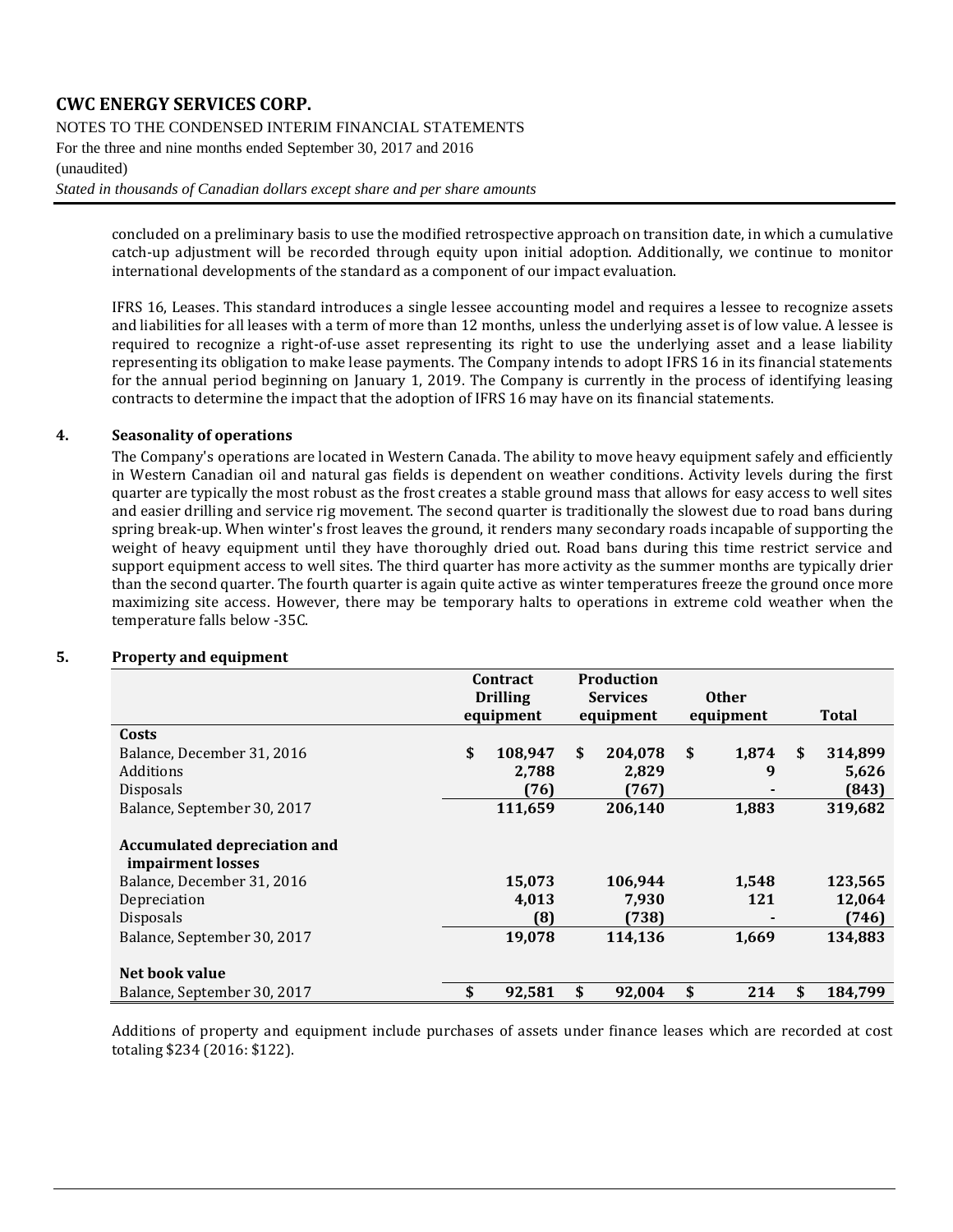NOTES TO THE CONDENSED INTERIM FINANCIAL STATEMENTS

For the three and nine months ended September 30, 2017 and 2016 (unaudited)

*Stated in thousands of Canadian dollars except share and per share amounts*

#### **6. Loans and borrowings**

The following table provides information with respect to amounts included in the statement of financial position related to loans and borrowings:

|                                                                                      | September 30,<br>2017                  | December 31,<br>2016                  |
|--------------------------------------------------------------------------------------|----------------------------------------|---------------------------------------|
| Current liabilities:                                                                 |                                        |                                       |
| Current portion of finance lease liabilities                                         | 179                                    | \$<br>176                             |
|                                                                                      | 179                                    | \$<br>176                             |
| Non-current liabilities:<br>Bank Loan<br>Finance lease liabilities<br>Financing fees | \$<br>34,526<br>161<br>(462)<br>34,225 | \$<br>33,333<br>97<br>(464)<br>32,966 |
| Total loans and borrowings                                                           | 34,404                                 | 33,142                                |

The Company has credit facilities with a syndicate of four Canadian financial institutions (the "Credit Facility"). The Credit Facility provides the Company with a \$65,000 extendible revolving term facility (the "Bank Loan") and other credit instruments. During the third quarter, the Bank Loan was extended for a committed term until July 31, 2020 (the "Maturity Date"). No principal payments are required under the Bank Loan until the Maturity Date, at which time any amounts outstanding are due and payable. The Company may, on an annual basis, request the Maturity Date be extended for a period not to exceed three years from the date of the request. If a request for an extension is not approved by the banking syndicate, the Maturity Date will remain unchanged.

The Bank Loan bears interest based on a sliding scale pricing grid tied to the Company's trailing Consolidated Debt to Consolidated EBITDA (1) ratio from a minimum of the bank's prime rate plus 0.75% to a maximum of the bank's prime rate plus 3.75% or from a minimum of the bankers acceptances rate plus a stamping fee of 1.75% to a maximum of the bankers acceptances rate plus a stamping fee of 4.75%. Standby fees under the Bank Loan range between 0.39% and 1.07%. Interest and fees under the Bank Loan are payable monthly. The Company has the option to borrow funds denominated in either Canadian or United States dollars under the Credit Facility. Borrowings under the Bank Loan are limited to an aggregate of 75% of accounts receivable outstanding less than 90 days plus 60% of the net book value of property and equipment less certain priority payables. As at September 30, 2017, of the \$65,000 Bank Loan facility, \$20,474 was available for immediate borrowing and \$34,526 was outstanding (December 31, 2016: \$41,013). The Bank Loan has an accordion feature which provides the Company with an ability to increase the maximum borrowings up to \$125,000, subject to the approval of the lenders. The Bank Loan is secured by a security agreement covering all of the assets of the Company and a first charge Security Interest covering all assets of the Company. Effective September 30, 2017, the applicable rates under the Bank Loan are: bank prime rate plus 1.00%, banker's acceptances rate plus a stamping fee of 2.00%, and standby fee rate of 0.45%.

Under the terms of the Credit Facility, the Company is required to comply with the following financial covenants:

|                                                                                                   |                     | Actual    |
|---------------------------------------------------------------------------------------------------|---------------------|-----------|
|                                                                                                   |                     | September |
|                                                                                                   | Covenant limits     | 30, 2017  |
| Consolidated Debt <sup>(2)</sup> to Consolidated EBITDA <sup>(1)</sup>                            | $4.50:1.00$ or less | 1.74:1.00 |
| Consolidated Debt <sup>(2)</sup> to Capitalization <sup>(3)</sup>                                 | $0.50:1.00$ or less | 0.19:1.00 |
| Consolidated Adjusted Cash Flow <sup>(4)</sup> to Consolidated Finance Obligations <sup>(5)</sup> | $1.15:1.00$ or more | 5.99:1.00 |

(1) Consolidated EBITDA is calculated as net income plus finance costs, plus current and deferred income taxes, plus depreciation, plus stock based compensation, plus any non-recurring losses or impairment losses, or permitted severance costs, minus any non-recurring gain, plus any expenses related to corporate or business acquisitions with all amounts being for the twelve month period ended the calculation date. EBITDA is adjusted to reflect the inclusion of material acquisitions or material dispositions on a pro forma basis for the twelve month period ended the calculation date.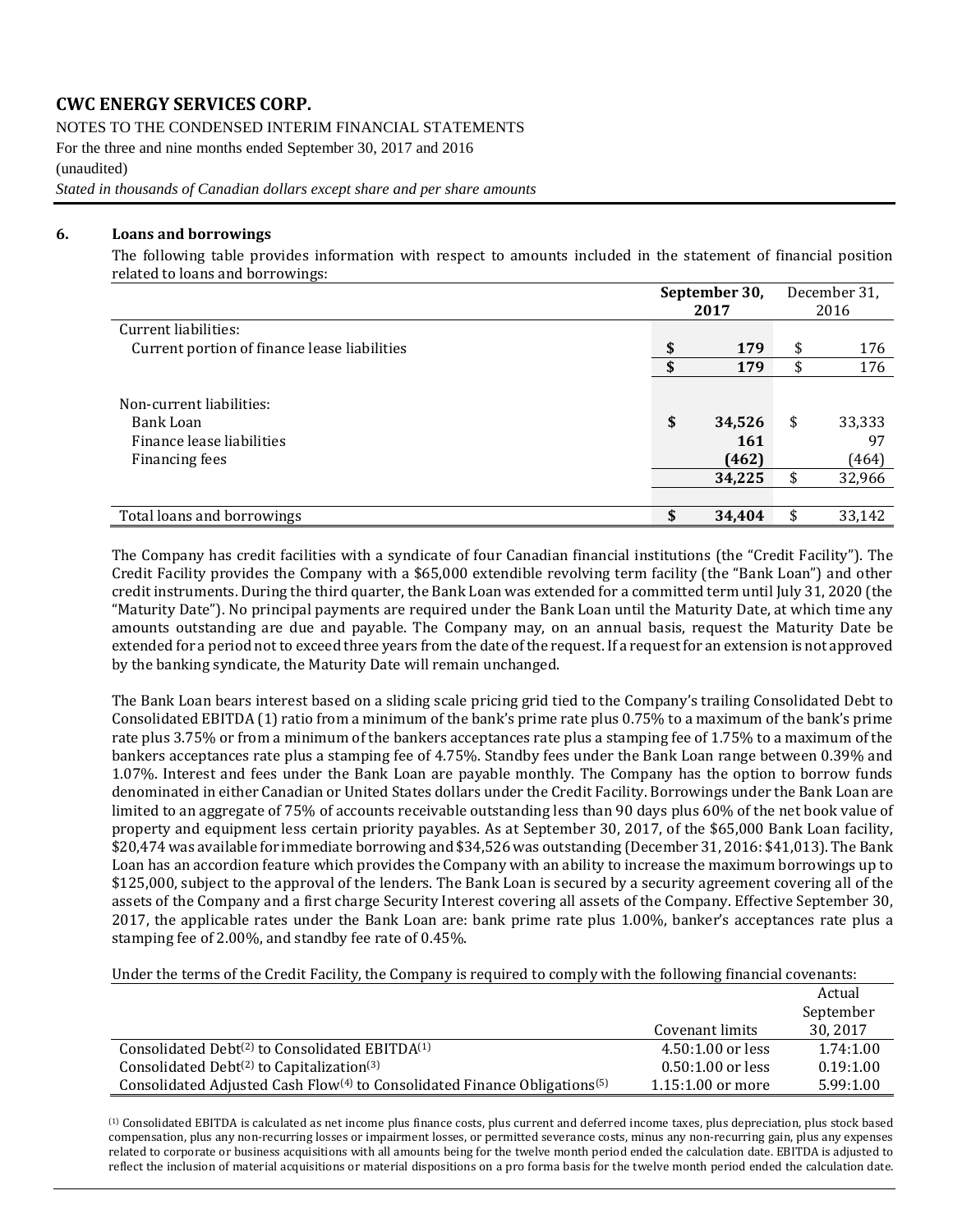NOTES TO THE CONDENSED INTERIM FINANCIAL STATEMENTS

For the three and nine months ended September 30, 2017 and 2016

(unaudited)

*Stated in thousands of Canadian dollars except share and per share amounts*

Consolidated EBITDA is increased if debt repayments from the proceeds of equity issuance are used to repay the syndicated facility and designated by the Company as an Equity Cure amount. The Consolidated Debt to Consolidated EBITDA covenant limit reduces to 4.00:1.00 for the periods commencing December 31, 2017, to maturity.

(2) Consolidated Debt is calculated as total loans and borrowings as shown in the schedule above adjusted to exclude the funds held in the segregated account and to remove any financing fees included.

(3) Capitalization is calculated as Consolidated Debt plus Shareholders' Equity as at the calculation date.

(4) Consolidated Adjusted Cash Flow is calculated as Consolidated EBITDA minus amounts paid for transaction costs, dividends or share repurchases in the twelve month period ended the calculation date. The Calculation of Adjusted Cash Flow excludes Consolidated EBITDA resulting from an Equity Cure.

(5) Consolidated Finance Obligations is calculated as finance costs plus scheduled principal payments on debt including scheduled principal payments under finance leases minus accretion of finance fees included in finance costs for the twelve month period ended the calculation date.

On July 4, 2017, the remaining amount from the Q2 2016 Rights Offering \$7,632 plus earned interest was used to reduce the Bank Loan and the segregated bank account closed. Consolidated Debt to Consolidated EBITDA at June 30, 2017 includes the impact of a \$7,632 equity cure designated on July 4, 2017.

Obligations under finance leases are primarily for leased automobiles with an expected term of three years and a one year minimum term. Interest rates on finance leases are specific to each leased asset, are fixed for the lease term and vary between 4.4% and 5.25% per annum.

Financing fees consist of commitment fees and legal expenses relating to the Credit Facility and are being amortized using the effective interest rate method over the term of the Credit Facility. Financing fees of \$53 and \$273 were amortized and included in finance costs during the three and nine months ended September 30, 2017 respectively (year ended December 31, 2016: \$313).

On October 30, 2017, CWC and its syndicated lenders agreed to the Company's exercise of the accordion feature to expand its credit facilities from \$65 million to \$100 million. See Note 11 – Subsequent Events.

#### **7. Share capital**

(a) Authorized

Unlimited number of Common voting shares without par value. Unlimited number of Preferred shares without par value.

(b) Normal course issuer bid

The Company has a program to purchase its common shares from time to time in accordance with the normal course issuer bid procedures under Canadian securities laws. Pursuant to the issuer bid, CWC is allowed to purchase for cancellation up to 19,653,292 of its issued and outstanding common shares at prevailing market prices on the TSX Venture Exchange or other recognized marketplaces during the twelve month period ending April 6, 2018.

On April 7, 2017, CWC entered into an automatic securities purchase plan (the "ASPP") (as defined under applicable securities laws) with Raymond James Ltd. ("Raymond James") for the purpose of making purchases under the ASPP. Such purchases will be determined by Raymond James in its sole discretion, without consultation with CWC having regard to the price limitation and aggregate purchase limitation and other terms of the ASPP and the rules of the TSXV. Conducting the NCIB as an ASPP allows common shares to be purchased at times when CWC would otherwise be prohibited from doing so pursuant to securities laws and its internal trading policies.

For the three months ended September 30, 2017, 1,402,000 shares (2016: nil) for consideration of \$296, including commissions (2016: nil) were purchased under the NCIB, and for the nine months ended September 30, 2017, 3,088,500 shares (2016: nil) for consideration of \$672 (2016: nil) including commissions were purchased under the NCIB. In the three months ended September 30, 2017, a total of 1,441,500 shares were cancelled and returned to treasury (2016: nil) and in the nine months ended September 30, 2017, a total of 3,088,500 shares were cancelled and returned to treasury (2016: nil).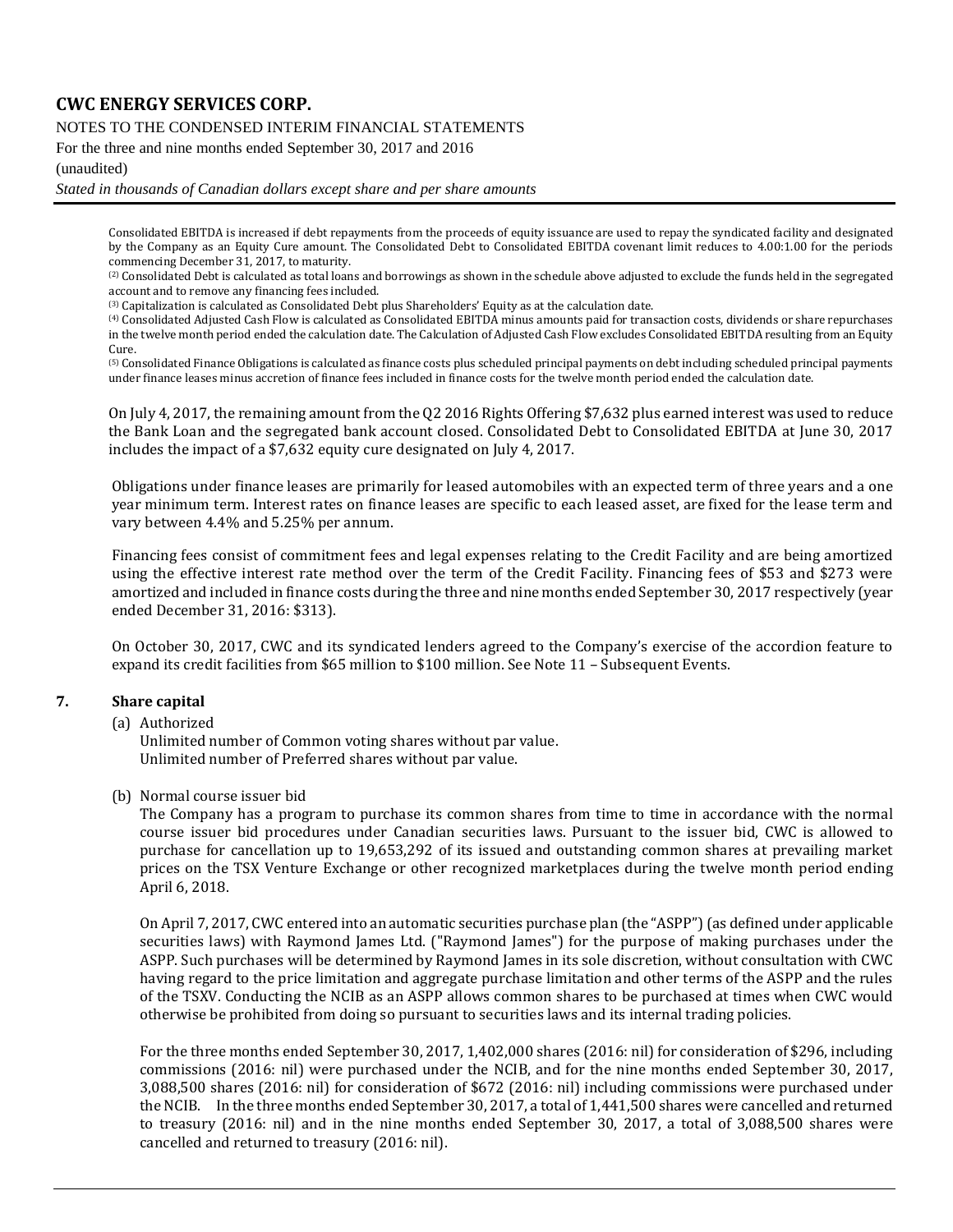NOTES TO THE CONDENSED INTERIM FINANCIAL STATEMENTS

For the three and nine months ended September 30, 2017 and 2016

(unaudited)

*Stated in thousands of Canadian dollars except share and per share amounts*

#### (c) Stock options

The following table summarizes changes in the number of stock options outstanding:

|                                      | Number of<br>options | Weighted<br>average exercise<br>price |      |
|--------------------------------------|----------------------|---------------------------------------|------|
| Balance at December 31, 2016         | 21,791,000           |                                       | 0.28 |
| <b>Exercised for common shares</b>   | (883, 333)           |                                       | 0.13 |
| <b>Expired</b>                       | (516, 667)           |                                       | 0.78 |
| <b>Forfeited</b>                     | (834, 333)           |                                       | 0.25 |
| <b>Balance at September 30, 2017</b> | 19,556,667           | ⊅                                     | 0.27 |

For the three months ended September 30, 2017, stock-based compensation expense relating to stock options totaled \$111 (three months ended September 30, 2016: \$87). For the nine months ended September 30, 2017, stock-based compensation expense relating to stock options totaled \$411 (nine months ended September 30, 2016: \$243).

#### (d) Restricted share unit plan ("RSUs")

The following table summarizes information about RSUs outstanding as at September 30, 2017:

| Issue date fair<br>value | <b>Number of RSUs</b><br>outstanding | Weighted average<br>remaining life (years)<br>contractual | Weighted<br>average exercise<br>price( <sub>s</sub> ) | <b>Number of RSUs</b><br>exercisable |
|--------------------------|--------------------------------------|-----------------------------------------------------------|-------------------------------------------------------|--------------------------------------|
| \$0.09-\$1.04            | 3,747,167                            | 1.92                                                      | n/a                                                   | 1,005,835                            |

For the three months ended September 30, 2017, stock-based compensation expense relating to RSUs totaled \$54 (September 30, 2016: \$45). For the nine months ended September 30, 2017 stock-based compensation expense relating to RSUs totaled \$180 (September 30, 2016: \$108).

For the nine months ended September 30, 2017, 75,000 RSUs were issued (September 30, 2016: 300,000), 600,833 RSUs were exercised (September 30, 2016: 145,000), and 200,000 RSUs were forfeited, (September 30, 2016: 371,667).

#### (e) Loss per share

The following table reconciles the common shares used in computing per share amounts for the periods noted:

|                                              |               | For the three months ended | For the nine months ended |             |  |  |  |
|----------------------------------------------|---------------|----------------------------|---------------------------|-------------|--|--|--|
|                                              | September 30, |                            | September 30,             |             |  |  |  |
|                                              | 2017          | 2016                       | 2017                      | 2016        |  |  |  |
| Weighted average common shares outstanding - |               |                            |                           |             |  |  |  |
| basic                                        | 391,704,130   | 390,319,009                | 392,301,224               | 336,130,388 |  |  |  |
| Effect of dilutive share-based compensation  |               |                            |                           |             |  |  |  |
| plans                                        |               | $\overline{\phantom{0}}$   |                           |             |  |  |  |
| Weighted average common shares outstanding - |               |                            |                           |             |  |  |  |
| basic and diluted                            | 391,704,130   | 390,319,009                | 392,301,324               | 336,130,388 |  |  |  |

Outstanding stock options and RSUs are currently the only instruments which could potentially dilute earnings per share. For the three and nine months ended September 30, 2017, all stock options and RSUs were not included in the computation of earnings per common share because to do so would be anti-dilutive.

#### **8. Supplemental cash flow information**

|                                           | For the three months ended<br>September 30, |              |    |         |   | For the nine months ended<br>September 30, |      |       |  |
|-------------------------------------------|---------------------------------------------|--------------|----|---------|---|--------------------------------------------|------|-------|--|
|                                           |                                             | 2016<br>2017 |    |         |   | 2017                                       | 2016 |       |  |
| Change in non-cash working capital items: |                                             |              |    |         |   |                                            |      |       |  |
| Accounts receivable                       | \$                                          | (7,532)      | \$ | (3,627) | S | (4,647)                                    |      | (672) |  |
| Inventory                                 |                                             | 27           |    | (155)   |   | (24)                                       |      | (37)  |  |
| Prepaid expenses and deposits             |                                             | 371          |    | 78      |   | 478                                        |      | 504   |  |
| Accounts payable and accrued liabilities  |                                             | 539          |    | 1.024   |   | 1,136                                      |      | 1,318 |  |
|                                           |                                             | (6, 595)     |    | (2,680) |   | (3,057)                                    |      | 1,113 |  |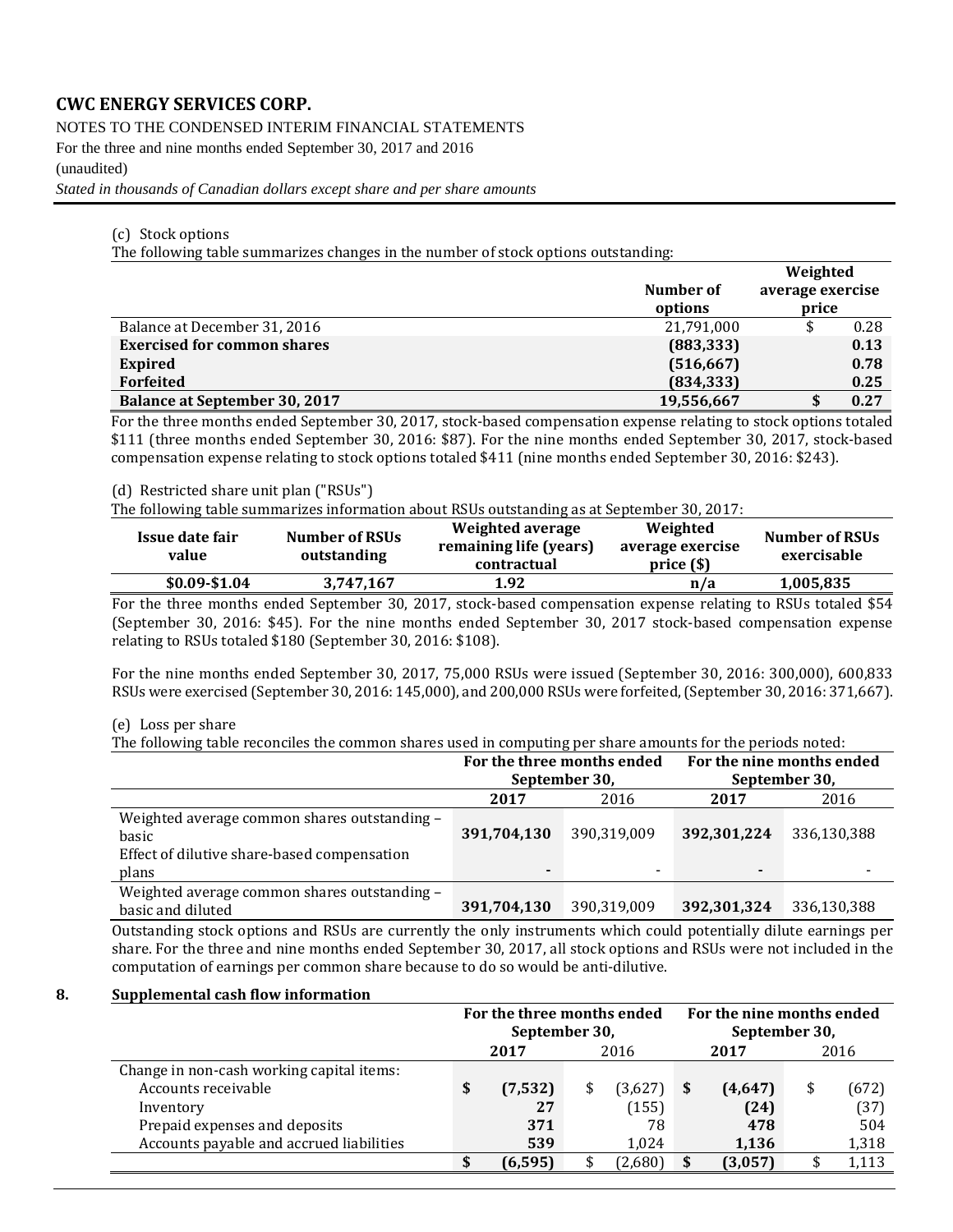NOTES TO THE CONDENSED INTERIM FINANCIAL STATEMENTS For the three and nine months ended September 30, 2017 and 2016 (unaudited) *Stated in thousands of Canadian dollars except share and per share amounts*

#### **9. Operating segments**

The Company operates in the western Canadian oilfield service industry through its Contract Drilling and Production Services segments. The Contract Drilling segment provides drilling rigs and related ancillary equipment to oil and gas exploration and production companies. The Production Services segment provides well services to oil and gas exploration and production companies through the use of service rigs and coil tubing units.

Management uses net income before depreciation and income taxes ("segment profit") in management reports reviewed by key management personnel and the board of directors to measure performance at a segment basis. Segment profit is used to measure performance as management believes this is the most relevant measure in evaluating the results of our segments relative to each other and other entities that operate within the respective industries.

The Corporate segment captures general and administrative expenses associated with supporting each of the reporting segments operations, plus costs associated with being a public company. Also included in the Corporate segment is interest expense for debt servicing, income tax expense and other amounts not directly related to the two primary segments.

|                                                 | Contract           |                 | <b>Production</b> |        |           |          |               |
|-------------------------------------------------|--------------------|-----------------|-------------------|--------|-----------|----------|---------------|
| For the three months ended September 30, 2017   |                    | <b>Drilling</b> | <b>Services</b>   |        | Corporate |          | Total         |
|                                                 |                    |                 |                   |        |           | \$       |               |
| Revenue                                         | \$                 | 10,130          | \$                | 17,043 |           |          | \$<br>27,173  |
| Direct operating expenses                       |                    | 7,233           |                   | 12,726 |           |          | 19,959        |
| Selling and administrative expenses             |                    | 243             |                   | 1,944  |           | 972      | 3,159         |
| Stock based compensation                        |                    |                 |                   |        |           | 165      | 165           |
| Finance costs                                   |                    |                 |                   |        |           | 333      | 333           |
| Gain on disposal of equipment                   |                    |                 |                   | (114)  |           |          | (114)         |
| Net income (loss) before depreciation and taxes |                    | 2,654           |                   | 2,487  |           | (1, 470) | 3,671         |
| Depreciation and amortization                   |                    | 1,830           |                   | 2,643  |           | 39       | 4,512         |
| Net Income (loss) before tax                    |                    | 824             |                   | (156)  |           | (1,509)  | (841)         |
| Deferred income tax recovery                    |                    |                 |                   |        |           | (203)    | (203)         |
| Net Income (loss)                               | $\mathbf{\hat{s}}$ | 824             | \$                | (156)  | \$        | (1, 306) | (638)         |
| Capital expenditures                            | \$                 | 1,504           | \$                | 1,040  | \$        |          | \$<br>2,544   |
| As at September 30, 2017                        |                    |                 |                   |        |           |          |               |
| Property and equipment                          | \$                 | 92,581          | \$                | 92,004 | \$        | 214      | \$<br>184,799 |
| Intangibles                                     | \$                 | 495             |                   |        |           |          | \$<br>495     |

The amounts related to each industry segment are as follows: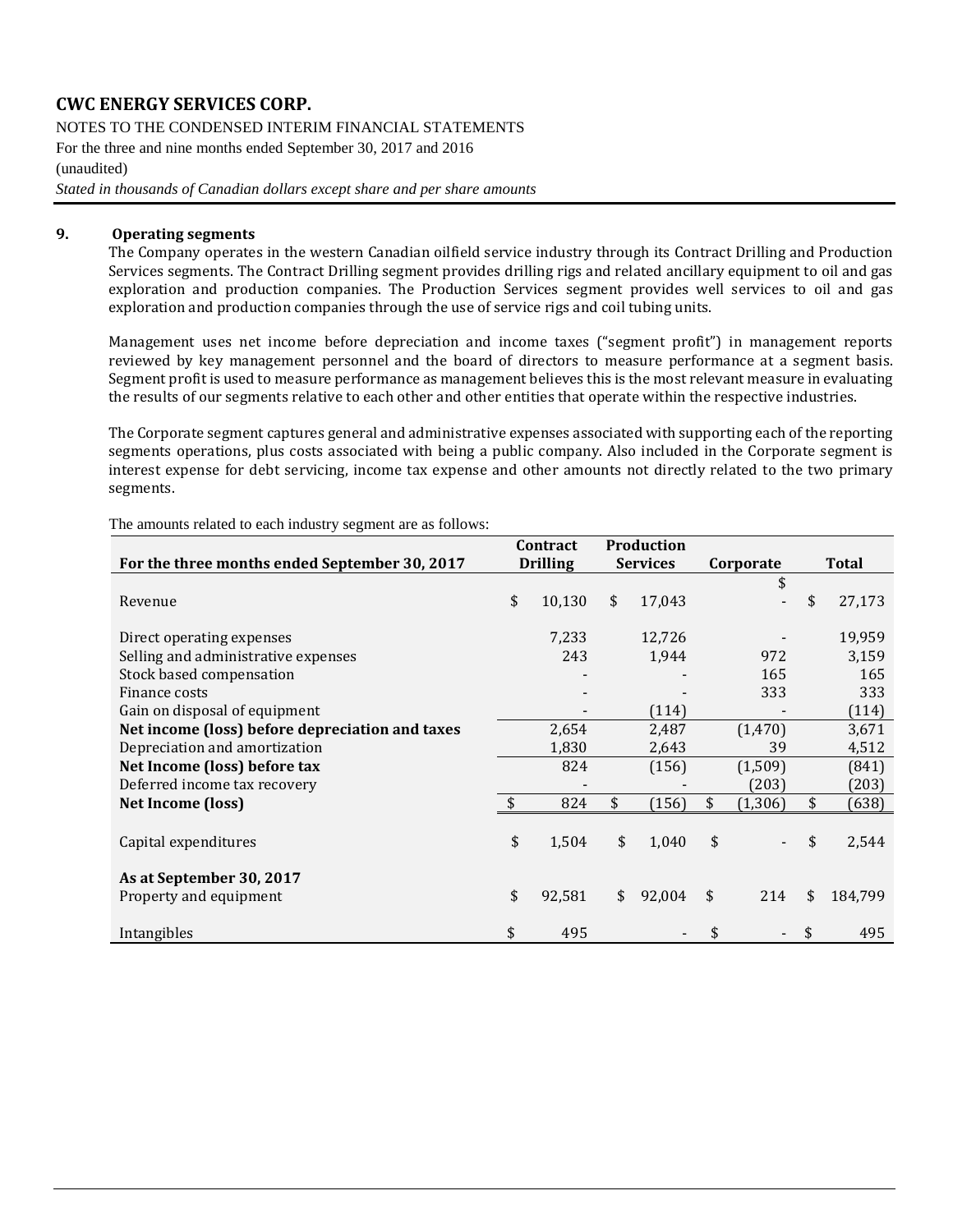NOTES TO THE CONDENSED INTERIM FINANCIAL STATEMENTS

For the three and nine months ended September 30, 2017 and 2016

### (unaudited)

*Stated in thousands of Canadian dollars except share and per share amounts*

|                                                 | <b>Contract</b> |        | <b>Production</b> |                      |              |
|-------------------------------------------------|-----------------|--------|-------------------|----------------------|--------------|
| For the three months ended September 30, 2016   | <b>Drilling</b> |        | <b>Services</b>   | Corporate            | Total        |
| Revenue                                         | \$              | 5,071  | \$<br>13,435      | \$<br>$\blacksquare$ | \$<br>18,506 |
| Direct operating expenses                       |                 | 4,376  | 9,583             |                      | 13,959       |
| Selling and administrative expenses             |                 | 350    | 1,633             | 823                  | 2,806        |
| Stock based compensation                        |                 |        |                   | 132                  | 132          |
| Finance costs                                   |                 |        |                   | 596                  | 596          |
| (Gain) loss on disposal of equipment            |                 | (5)    | 54                |                      | 49           |
| Net income (loss) before depreciation and taxes |                 | 350    | 2,165             | (1, 551)             | 964          |
| Depreciation and amortization                   |                 | 1,090  | 2,575             | 40                   | 3,705        |
| Net loss before tax                             |                 | (740)  | (410)             | (1, 591)             | (2,741)      |
| Deferred income tax recovery                    |                 |        |                   | (699)                | (699)        |
| <b>Net loss</b>                                 |                 | (740)  | (410)             | (892)                | (2,042)      |
| Capital expenditures                            |                 | 65     | 132               | 66                   | 263          |
| As at September 30, 2016                        |                 |        |                   |                      |              |
| Property and equipment                          |                 | 94.465 | 99,532            | 299                  | 194,296      |
| Intangibles                                     |                 | 800    |                   |                      | 800          |

|                                                 | Contract        | <b>Production</b> |           |    |          |
|-------------------------------------------------|-----------------|-------------------|-----------|----|----------|
| For the nine months ended September 30, 2017    | <b>Drilling</b> | <b>Services</b>   | Corporate |    | Total    |
| Revenue                                         | \$<br>24,308    | \$<br>50,487      | \$        | \$ | 74,795   |
|                                                 |                 |                   |           |    |          |
| Direct operating expenses                       | 17,664          | 38,077            |           |    | 55,741   |
| Selling and administrative expenses             | 677             | 6,102             | 2.842     |    | 9,621    |
| Stock based compensation                        |                 |                   | 591       |    | 591      |
| Finance costs                                   |                 |                   | 1,448     |    | 1,448    |
| (Gain) loss on disposal of equipment            | 48              | (120)             |           |    | (72)     |
| Net income (loss) before depreciation and taxes | 5,919           | 6,428             | (4,881)   |    | 7,466    |
| Depreciation and amortization                   | 4,242           | 7,929             | 121       |    | 12,292   |
| Net income (loss) before tax                    | 1,677           | (1,501)           | (5,002)   |    | (4,826)  |
| Deferred income tax recovery                    |                 |                   | (1, 143)  |    | (1, 143) |
| Net income (loss)                               | \$<br>1,677     | (1,501)           | (3,859)   | S  | (3,683)  |
|                                                 |                 |                   |           |    |          |
| Capital expenditures                            | \$<br>2,788     | \$<br>2,829       | \$<br>9   | \$ | 5,626    |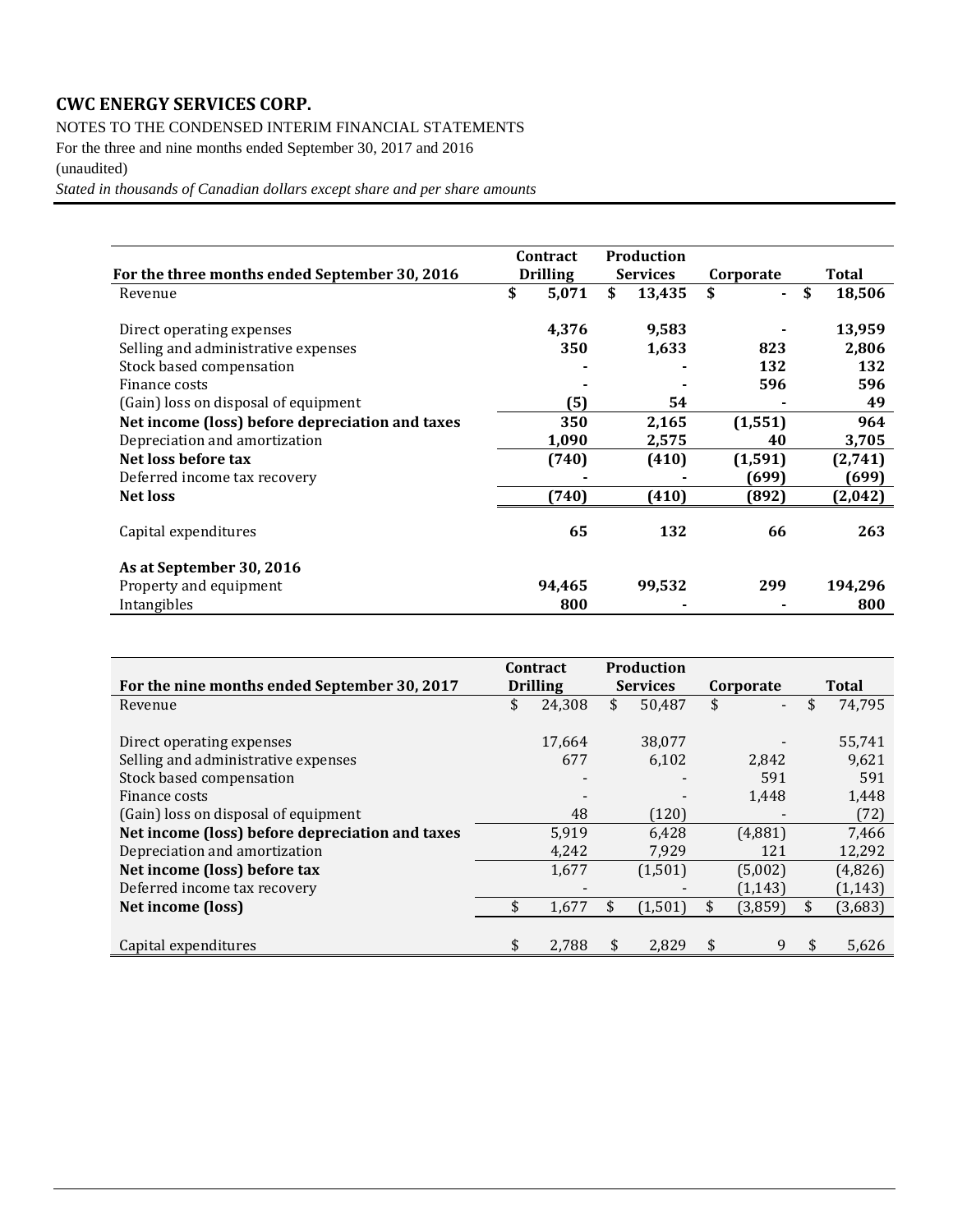### NOTES TO THE CONDENSED INTERIM FINANCIAL STATEMENTS

For the three and nine months ended September 30, 2017 and 2016

### (unaudited)

*Stated in thousands of Canadian dollars except share and per share amounts*

|                                                 | Contract        | Production      |              |              |
|-------------------------------------------------|-----------------|-----------------|--------------|--------------|
| For the nine months ended September 30, 2016    | <b>Drilling</b> | <b>Services</b> | Corporate    | Total        |
| Revenue                                         | \$<br>10,604    | \$<br>41,526    | \$<br>$\sim$ | \$<br>52,130 |
| Direct operating expenses                       | 8,418           | 29,543          |              | 37,961       |
| Selling and administrative expenses             | 760             | 5,069           | 3,043        | 8,872        |
| Stock based compensation                        | ۰               |                 | 351          | 351          |
| Finance costs                                   |                 |                 | 2,013        | 2,013        |
| (Gain) loss on disposal of equipment            | (30)            | 193             |              | 163          |
| Net income (loss) before depreciation and taxes | 1,456           | 6,721           | (5, 407)     | 2,770        |
| Depreciation and amortization                   | 2,300           | 8,091           | 124          | 10,515       |
| Net loss before tax                             | (844)           | (1, 370)        | (5, 531)     | (7, 745)     |
| Deferred income tax recovery                    |                 |                 | (1,994)      | (1,994)      |
| <b>Net loss</b>                                 | (844)           | (1, 370)        | (3,537)      | (5, 751)     |
|                                                 |                 |                 |              |              |
| Capital expenditures                            | 359             | 479             | 66           | 904          |

### **10. Expenses by nature**

| For the three months<br>ended September 30,<br>2017 | Direct<br>operating<br>expenses |    | Selling and<br>administrative<br>expenses | Stock based<br>compensation | Finance costs | Depreciation<br>expense | Gain on<br>Disposal of<br>equipment | Total        |
|-----------------------------------------------------|---------------------------------|----|-------------------------------------------|-----------------------------|---------------|-------------------------|-------------------------------------|--------------|
| Personnel expenses                                  | \$14,083                        | \$ | 1,780                                     | \$<br>165                   | \$            | \$<br>$\blacksquare$    | \$<br>$\sim$                        | \$<br>16,028 |
| Other operating                                     |                                 |    |                                           |                             |               |                         |                                     |              |
| express <sup>(1)</sup>                              | 5.876                           |    |                                           |                             |               |                         |                                     | 5,876        |
| Other selling and                                   |                                 |    |                                           |                             |               |                         |                                     |              |
| administrative expenses                             |                                 |    | 862                                       |                             |               |                         |                                     | 862          |
| Bad debt (recovery)                                 |                                 |    | 25                                        |                             |               |                         |                                     | 25           |
| <b>Facility expenses</b>                            | $\overline{\phantom{0}}$        |    | 492                                       |                             |               |                         | $\overline{\phantom{a}}$            | 492          |
| Depreciation expense                                |                                 |    |                                           |                             |               | 4,512                   |                                     | 4,512        |
| Finance costs                                       |                                 |    |                                           |                             | 333           |                         |                                     | 333          |
| Gain on disposal of                                 |                                 |    |                                           |                             |               |                         |                                     |              |
| equipment                                           |                                 |    |                                           |                             |               |                         | (114)                               | (114)        |
| Total                                               | \$19,959                        | S  | 3,159                                     | \$<br>165                   | 333           | 4,512                   | \$<br>(114)                         | \$<br>28,014 |

| For the three months<br>ended September 30,<br>2016 | Direct<br>operating<br>expenses |    | Selling and<br>administrative<br>expenses | Stock based<br>compensation  | Finance costs |     | Depreciation<br>expense        | Loss on<br>disposal of<br>equipment | Total        |
|-----------------------------------------------------|---------------------------------|----|-------------------------------------------|------------------------------|---------------|-----|--------------------------------|-------------------------------------|--------------|
| Personnel expenses                                  | 9,802<br>\$                     | \$ | 1,655                                     | \$<br>132                    | \$            |     | \$<br>$\overline{\phantom{0}}$ | \$<br>$\blacksquare$                | \$<br>11,589 |
| Other operating                                     |                                 |    |                                           |                              |               |     |                                |                                     |              |
| express <sup>(1)</sup>                              | 4,157                           |    |                                           |                              |               |     |                                |                                     | 4,157        |
| Other selling and                                   |                                 |    |                                           |                              |               |     |                                |                                     |              |
| administrative expenses                             |                                 |    | 624                                       |                              |               |     |                                |                                     | 624          |
| Facility expenses                                   |                                 |    | 527                                       |                              |               |     |                                |                                     | 527          |
| Depreciation expense                                |                                 |    |                                           |                              |               |     | 3,705                          |                                     | 3,705        |
| Finance costs                                       |                                 |    |                                           | $\qquad \qquad \blacksquare$ |               | 596 |                                |                                     | 596          |
| Loss on disposal of                                 |                                 |    |                                           |                              |               |     |                                |                                     |              |
| equipment                                           |                                 |    |                                           |                              |               |     |                                | 49                                  | 49           |
| Total                                               | \$13,959                        | \$ | 2,806                                     | 132                          | \$            | 596 | \$<br>3,705                    | 49                                  | 21,247       |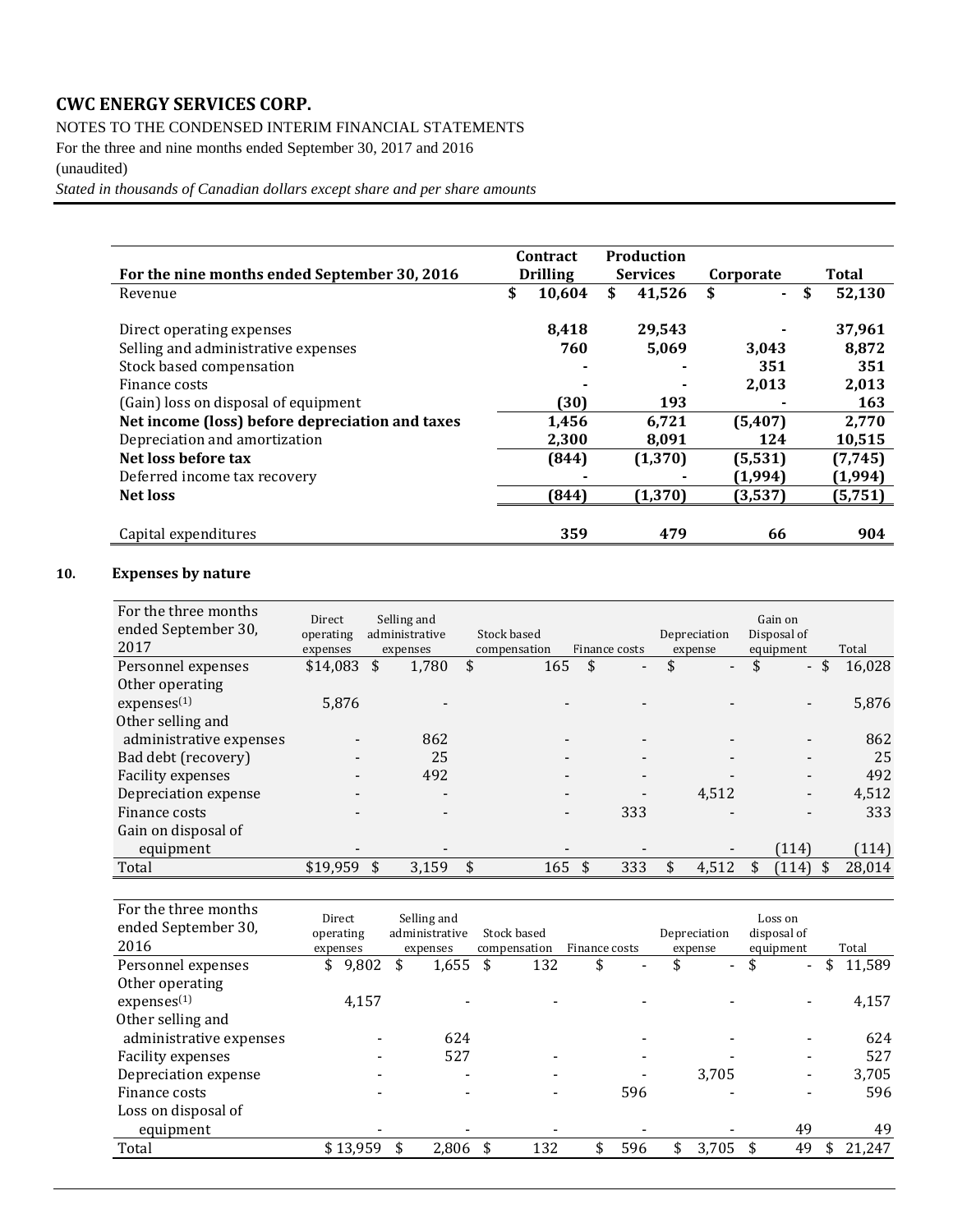### NOTES TO THE CONDENSED INTERIM FINANCIAL STATEMENTS

For the three and nine months ended September 30, 2017 and 2016

### (unaudited)

*Stated in thousands of Canadian dollars except share and per share amounts*

| For the nine months<br>ended September 30,<br>2017 | Direct<br>operating<br>expenses | Selling and<br>administrative Stock based<br>expenses | compensation | Finance costs | Depreciation<br>expense | Gain on<br>Disposal of<br>equipment |                          | Total    |
|----------------------------------------------------|---------------------------------|-------------------------------------------------------|--------------|---------------|-------------------------|-------------------------------------|--------------------------|----------|
| Personnel expenses                                 | \$38,353                        | \$<br>$5,596$ \$                                      | 591          | \$            | \$                      | \$                                  | $\blacksquare$           | \$44,540 |
| Other operating                                    |                                 |                                                       |              |               |                         |                                     |                          |          |
| express <sup>(1)</sup>                             | 17,388                          |                                                       |              |               |                         |                                     | $\overline{\phantom{a}}$ | 17,388   |
| Other selling and                                  |                                 |                                                       |              |               |                         |                                     |                          |          |
| administrative expenses                            |                                 | 2,543                                                 |              |               |                         |                                     |                          | 2,543    |
| Bad debt                                           |                                 | 23                                                    |              |               |                         |                                     |                          | 23       |
| Facility expenses                                  |                                 | 1,459                                                 |              |               |                         |                                     |                          | 1,459    |
| Depreciation expense                               |                                 | $\overline{\phantom{0}}$                              |              |               | 12.292                  |                                     | $\overline{\phantom{a}}$ | 12,292   |
| Finance costs                                      |                                 |                                                       | -            | 1,448         |                         |                                     |                          | 1,448    |
| Gain on disposal of                                |                                 |                                                       |              |               |                         |                                     |                          |          |
| equipment                                          |                                 |                                                       |              |               |                         |                                     | 72)                      | (72)     |
| Total                                              | \$55.741                        | 9,621                                                 | 591          | \$<br>1,448   | \$12,292                | \$                                  | (72)                     | \$79,621 |

| For the nine months<br>ended September 30, 2016 | Direct<br>operating<br>expenses | Selling and<br>administrative<br>expenses |       | Stock based<br>compensation |                          |    | Finance costs | Depreciation<br>expense | Loss on<br>Disposal of<br>equipment | Total        |
|-------------------------------------------------|---------------------------------|-------------------------------------------|-------|-----------------------------|--------------------------|----|---------------|-------------------------|-------------------------------------|--------------|
| Personnel expenses                              | \$26,547                        | \$                                        | 5,062 | \$                          | 351                      | \$ |               | \$<br>$\sim$            | \$<br>$\blacksquare$                | \$<br>31,960 |
| Other operating                                 |                                 |                                           |       |                             |                          |    |               |                         |                                     |              |
| expenses <sup>(1)</sup>                         | 11,414                          |                                           |       |                             |                          |    |               |                         | $\blacksquare$                      | 11,414       |
| Other selling and                               |                                 |                                           |       |                             |                          |    |               |                         |                                     |              |
| administrative expenses                         |                                 |                                           | 1,950 |                             |                          |    |               |                         |                                     | 1,950        |
| Bad debt                                        |                                 |                                           | 201   |                             | $\overline{\phantom{a}}$ |    |               |                         | $\overline{\phantom{0}}$            | 201          |
| <b>Facility expenses</b>                        |                                 |                                           | 1,659 |                             | $\overline{\phantom{a}}$ |    |               |                         | $\overline{\phantom{a}}$            | 1,659        |
| Depreciation expense                            |                                 |                                           |       |                             |                          |    |               | 10,515                  | $\blacksquare$                      | 10,515       |
| Finance costs                                   |                                 |                                           |       |                             |                          |    | 2,013         |                         | $\overline{\phantom{a}}$            | 2,013        |
| Loss on disposal of                             |                                 |                                           |       |                             |                          |    |               |                         |                                     |              |
| equipment                                       |                                 |                                           |       |                             |                          |    |               |                         | 163                                 | 163          |
| Total                                           | \$37,961                        |                                           | 8,872 |                             | 351                      |    | \$2,013       | \$10,515                | 163                                 | 59,875       |

### (1) Other operating expenses consists of the following:

|                                    |   |       | Three months ended September 30, | Nine months ended September 30, |   |        |    |        |  |  |
|------------------------------------|---|-------|----------------------------------|---------------------------------|---|--------|----|--------|--|--|
|                                    |   | 2017  |                                  | 2016                            |   | 2017   |    | 2016   |  |  |
| Repairs and maintenance            | ъ | 2,908 | Ф                                | 1,855                           | J | 7,916  | \$ | 4,690  |  |  |
| Fuel                               |   | 1,449 |                                  | 1,264                           |   | 4,898  |    | 3,210  |  |  |
| Travel and accommodation           |   | 366   |                                  | 171                             |   | 1,020  |    | 549    |  |  |
| Certification and inspection       |   | 352   |                                  | 215                             |   | 971    |    | 788    |  |  |
| Operating supplies and consumables |   | 346   |                                  | 279                             |   | 1,144  |    | 812    |  |  |
| License, registration and permits  |   | 266   |                                  | 223                             |   | 896    |    | 719    |  |  |
| Equipment rental                   |   | 137   |                                  | 108                             |   | 325    |    | 478    |  |  |
| <b>Other</b>                       |   | 52    |                                  | 42                              |   | 218    |    | 168    |  |  |
|                                    |   | 5.876 |                                  | 4,157                           |   | 17,388 |    | 11,414 |  |  |